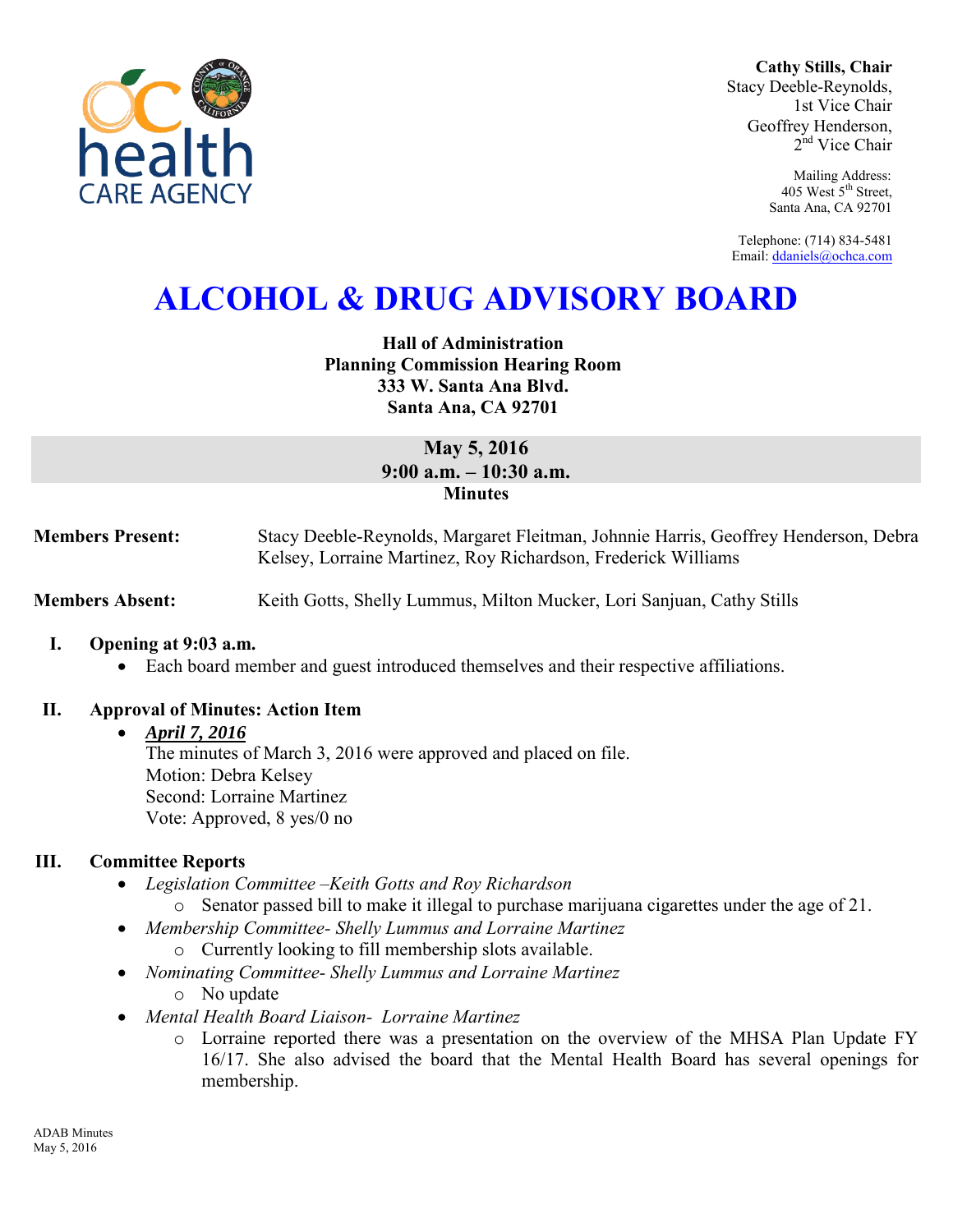- *Provider Meeting- Cathy Stills and Lorraine Martinez*  o No update.
- Community Collaborative Committee
	- o *Orange County RX & OTC Coalition: Margaret Fleitman*  No update.
	- o *Orange County Substance Abuse Prevention Network (OCSAPN): Stacey Deeble-Reynolds*  Stacy shared that the Annual OCSAPEN Conference will take place on September 22, 2016, at the Costa Mesa Neighborhood Community Center.
	- o *Mental Health Services ACT (MHSA) Steering Committee: Cathy Stills, Shelly Lummus*  No update.
	- o *Orange County Tobacco Education Coalition (OCTEC): Stacy Deeble-Reynolds*  Stacy shared some updates on various Assembly Bills that have recently passed. AB 7X2 closed loopholes in smoke-free workplace laws, AB 9X2 required all schools to be smoke free, AB 11X2 establishes an annual board of equalization tobacco licensing fee program, SB 5X2 added e-cigarettes to existing tobacco products definition, SB 7X2 increase the sale of tobacco products to age 21. The Federal Drug Administration (FDA) announced that they will regulate e-cigarettes and hookah products.
	- o *Correctional Committee: Geoff Henderson*  Geoff reported that the Orange County Re-Entry Partnership (OCREP) will meet on Tuesday May 10, 2016, 3:00-5:00 pm, at the Unitarian Universalist Church. Topic of discussion will be on planning towards the upcoming grants on recidivism reduction. Also, they will discuss the unspent money that the County has on AB 109 re-alignment funds. On Tuesday May 24, 2016, 12:00-3:00 pm, OCREP will host a resource fair at the Honda Center.

## **IV. Old Business-**

No Update.

**V. New Business-**

No Update

## **VI. Behavioral Health Services (BHS):**

## **Mitch Cherness**

Mitch shared information on AB 109 re-alignment funding and reported that a committee is meeting for community impute. One option that has been brought up is in custody drug treatment. There are a lot of ideas to invest the unspent and growth funds, however it will take a sometime for any plans to take effect as they will need to be approved by the planning committee and Board of Supervisors (BOS).

On May 24, 2016, there will be several ASR's going to the BOS for approval of contract renewals, the perinatal program, current residential and detox providers, and HIV transitional and sober living renewals.

California Hispanic Commission on Alcohol and Drug abuse (CHCADA) provided a letter for termination with the Unidos program and Wisteria program and a 30 days' notice was provided to the County for termination. The County is currently trying to relocate the County clients that were in those programs. The loss accounted for over 50 beds. Casa Elena is still in question for termination; however there has been discussion to remain open. Currently the County is looking for another vendor to make up for the loss in beds. Mitch provided stats on waitlists, currently there is 450-470 people on a waitlist to get into treatment. Intervenous Drug Users (IDU) are receiving services within a 2 week wait or sooner, non-IDU's are waiting 4-6 weeks, and non- IDU's requesting specific programs are waiting for 1-2 months long.

A Drug MediCal meeting for the residential detox providers will take place on Thursday May 12, 2016. There is a survey that has been sent out to obtain feedback from providers.